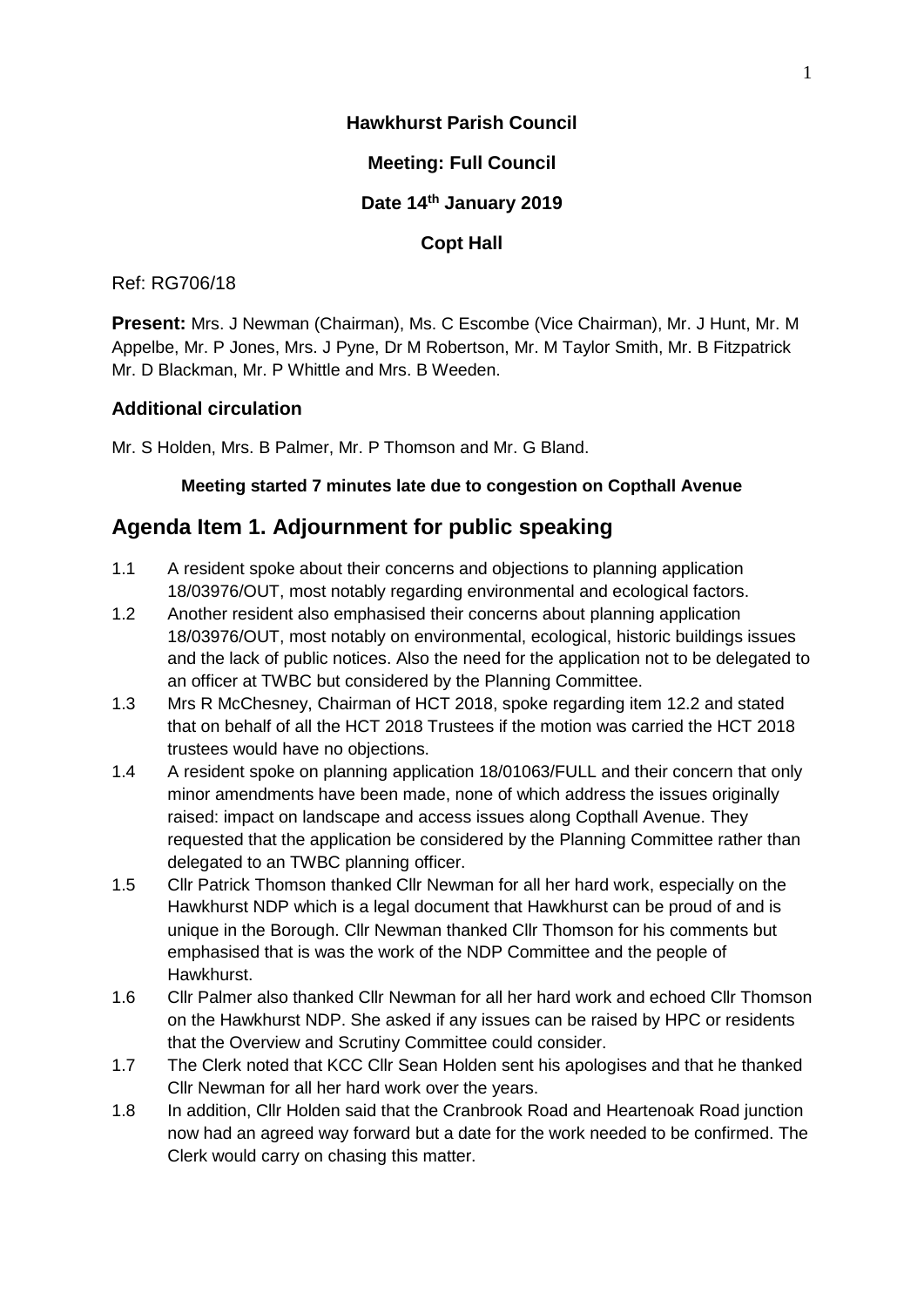# **Agenda Item 2. Apologise for Absence - None**

## **Agenda Item 3. Declaration of interest**

- 3.1. Cllr Weeden declared a pecuniary interest regarding planning applications 90,91,93,96 and 98.
- 3.2 Cllr Taylor-Smith declared a personnel interest regarding planning application 90.
- 3.3 Cllr Whittle declared a personnel interest regarding planning application 96.
- 3.4 Cllr's Jones, Payne and Robertson declared that they had been lobbied regarding planning application 98.

## **Agenda Item 4. Approval of minutes**

## **1. APPROVAL OF MINUTES:**

4.1 Approval

- i) The Minutes of the Parish Council meeting held on  $12<sup>th</sup>$  November 2018 were approved (Cllr Blackman abstained as he was not at the meeting)
- ii) The Minutes of the Parish Council meeting held on the  $10<sup>th</sup>$  December 2018 were approved (Cllr's Blackman and Whittle abstained as they were not at the meeting)
- iii) The Minutes of the Parish Council confidential strategy review meeting held on the 20<sup>th</sup> December were approved. (Cllr's Blackman and Whittle abstained as they were not at the meeting)
- 4.2 Note Minutes of meetings
- i) The Council noted the minutes of Buildings Committee  $17<sup>th</sup>$  December 2018.
- ii) The Council noted the minutes of Finance and General Purposes Committee 20<sup>th</sup> December 2018.

## **Agenda item 5. Matters Arising from the Minutes**

- i) Birchfield, planning application (18/01313/ADV) the period for advertising has expired and the adverts should have come down – Clerk asked for clarity from TWBC planning without a response.
- ii) Cllr Newman updated the Council on feedback to Goudhurst Parish on their draft NDP Regulation 14 Consultation and the Rother District Development plan. Cllr Newman highlighted Goudhurst had a "Dark Skies policy" and that Rother had defined a major development in villages as "more than 6 dwellings".

## **AGENDA ITEM 6 PLANNING**

## **6a) Planning applications**

| Nol | <b>Application</b><br>No | <b>Proposal</b> | Location |
|-----|--------------------------|-----------------|----------|
|     |                          |                 |          |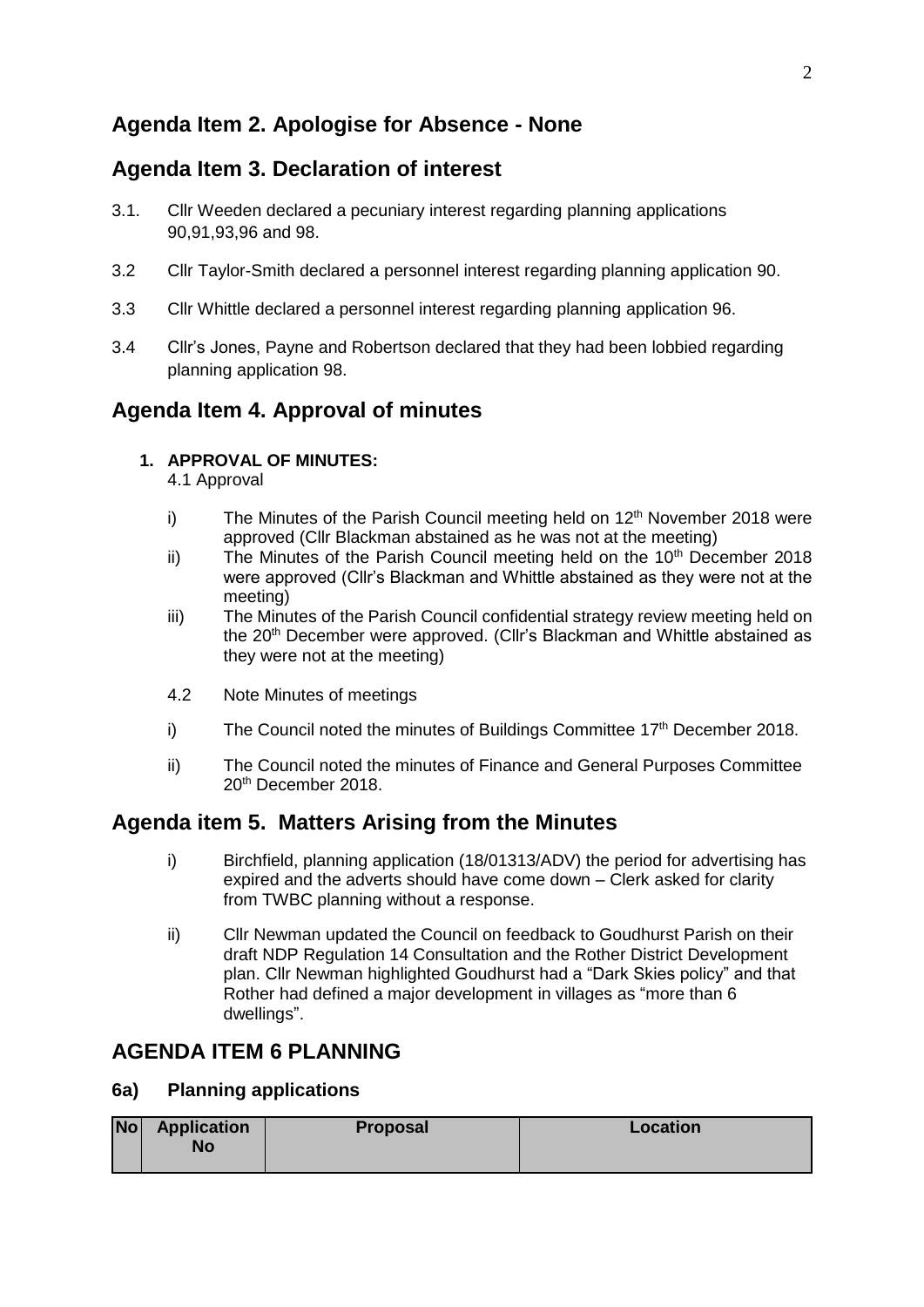| 90 18/02767/FULL Demolition of existing dwelling<br>with reception of 43 retirement<br>living apartments with<br>associated communal facilities,<br>access, parking and landscaping | The White House, Highgate Hill,<br>Hawkhurst, Cranbrook TN18 4LB |
|-------------------------------------------------------------------------------------------------------------------------------------------------------------------------------------|------------------------------------------------------------------|
|-------------------------------------------------------------------------------------------------------------------------------------------------------------------------------------|------------------------------------------------------------------|

#### PAC Comments

We objected to the previous application and this does not appear to address the issues that we raised. We stand by our previous objections, and Other concerns are the demolition of historic Whitehouse with its typical character of the area, height and scale of proposed new apartments, out of keeping with street scene.

PAC Recommendation: Against

It was noted that it does not meet Local Plan parking standards

In favour 0, Against 9 Abstained 1 (JN) plus BW and TS absent due to declared interest

### **Decision: Object**

|  |  | 91 18/03401/FULL Demolition of existing buildings<br>and erection of 6no. bungalows<br>and creation of new access to<br>Rye Road | Land adjacent To Dee House, Rye<br>Road, Hawkhurst, Kent |
|--|--|----------------------------------------------------------------------------------------------------------------------------------|----------------------------------------------------------|
|--|--|----------------------------------------------------------------------------------------------------------------------------------|----------------------------------------------------------|

## PAC Comments

This is outside the LBD and is agricultural land, which is currently used for grazing sheep, with a few sheds. Therefore, it does not comply with the NDP. The proposal is for the entrance to be knocked through the existing wall.

This is a sustainable location.

It is for 6 two bedroomed bungalows and so is in line with the NDP, both in terms of the size of site, size of the houses and the need for bungalows. Only some of the bungalows have chimneys. Materials - brick walls, reconstituted slate roof, UPVC windows etc. Do these fit with Hawkhurst vernacular? Can't see a reference to life time homes standards.

Two parking spaces are allocated for each house, plus two additional visitor spaces for the site as a whole. This development will add to the traffic congestion in Hawkhurst. Concerns another entrance on to the Rye Road through a characterful wall, footpath safety and whether viability of the site remains self-contained.

Objections from residents - 5 - Infrastructure, amount of building, need to cross the road to get to pavement, traffic.

1 neither objecting or supporting.

Recommendation: Against

Major concerns about the access / egress onto Rye Road through a feature wall. Also a small part of a large site in the call 4 sites.

In favour 0, Against 10, Abstained 1 (JN) plus BW absent due to declared interest

#### **Decision: Object**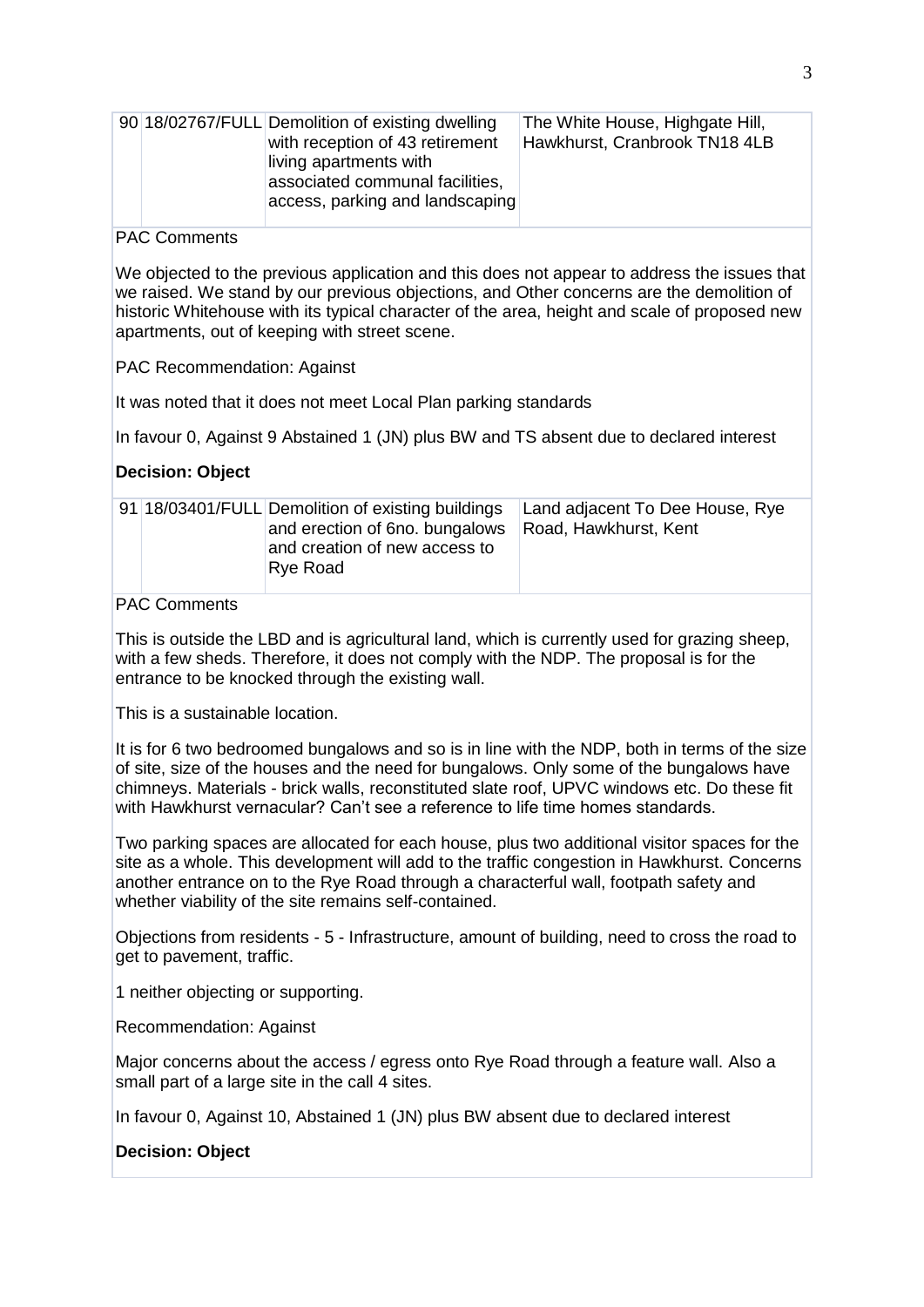|                                                                                                                                                                                                                                                                   | 92 18/03669/FULL Two storey infill front extension                                                                                                                                                                                                                                                                                                                                                    | Green Banks, Cranbrook Road,<br>Hawkhurst Kent TN18 5EF                                    |  |  |
|-------------------------------------------------------------------------------------------------------------------------------------------------------------------------------------------------------------------------------------------------------------------|-------------------------------------------------------------------------------------------------------------------------------------------------------------------------------------------------------------------------------------------------------------------------------------------------------------------------------------------------------------------------------------------------------|--------------------------------------------------------------------------------------------|--|--|
| <b>PAC Comments</b>                                                                                                                                                                                                                                               |                                                                                                                                                                                                                                                                                                                                                                                                       |                                                                                            |  |  |
| existing house.                                                                                                                                                                                                                                                   | Materials to match existing. Parking will be retained. Corner infill, so not forward of the                                                                                                                                                                                                                                                                                                           |                                                                                            |  |  |
| No comments from neighbours.                                                                                                                                                                                                                                      |                                                                                                                                                                                                                                                                                                                                                                                                       |                                                                                            |  |  |
|                                                                                                                                                                                                                                                                   | Recommendation: Agree - Support                                                                                                                                                                                                                                                                                                                                                                       |                                                                                            |  |  |
|                                                                                                                                                                                                                                                                   | In favour unanimously Against 0 Abstained 0                                                                                                                                                                                                                                                                                                                                                           |                                                                                            |  |  |
| <b>Decision: Support</b>                                                                                                                                                                                                                                          |                                                                                                                                                                                                                                                                                                                                                                                                       |                                                                                            |  |  |
| 93 18/03385/OUT                                                                                                                                                                                                                                                   | Outline (Access not reserved)<br>Proposed demolition of Existing<br>Building and Erection of 25<br>apartments with affordable<br>housing, parking provision, new<br>highways access and other<br>ancillary works.                                                                                                                                                                                     | Brook House, Cranbrook Road,<br>Hawkhurst, Kent TN18 5EE                                   |  |  |
| <b>PAC Comments</b>                                                                                                                                                                                                                                               |                                                                                                                                                                                                                                                                                                                                                                                                       |                                                                                            |  |  |
|                                                                                                                                                                                                                                                                   | This is a new application, which is an update of the previous application that we supported.<br>We supported it because it provided smaller, more affordable apartments (mainly 1 & 2<br>bed, with 1 three bed), which we felt met the housing need in Hawkhurst. It is also on<br>previously developed land - so in line with NDP in that respect. The proposal is also<br>relatively well screened. |                                                                                            |  |  |
| The main change is to do with access as Highways objected to the previous application.<br>They have also changed the design so that it is possible for this to provide access to the<br>rest of the site if/when this is developed - a request from the planners. |                                                                                                                                                                                                                                                                                                                                                                                                       |                                                                                            |  |  |
|                                                                                                                                                                                                                                                                   |                                                                                                                                                                                                                                                                                                                                                                                                       | Previously developed land within LBD. The site is already allocated in the old Local Plan. |  |  |
| This is outline planning so not fully detailed, but the Design & Access statement recognises<br>that Hawkhurst has a dark skies policy and states that they aim to reflect this in their lighting<br>design.                                                      |                                                                                                                                                                                                                                                                                                                                                                                                       |                                                                                            |  |  |
| All significant trees will be protected.                                                                                                                                                                                                                          |                                                                                                                                                                                                                                                                                                                                                                                                       |                                                                                            |  |  |
| Design shows a chimney – these will be non-functional as they are apartments.                                                                                                                                                                                     |                                                                                                                                                                                                                                                                                                                                                                                                       |                                                                                            |  |  |
| An additional 25 dwellings will add to traffic congestion - but the land is already allocated for<br>planning so presumably something will be built here so it's a question of ensuring that it's<br>the right thing.                                             |                                                                                                                                                                                                                                                                                                                                                                                                       |                                                                                            |  |  |
| Natural England - no objection, Police - need further information and No comments from<br>residents.                                                                                                                                                              |                                                                                                                                                                                                                                                                                                                                                                                                       |                                                                                            |  |  |
| Recommendation:<br>Agree-Support                                                                                                                                                                                                                                  |                                                                                                                                                                                                                                                                                                                                                                                                       |                                                                                            |  |  |
| In favour 11, Against 0 Abstained 0 plus BW absent due to declared interest                                                                                                                                                                                       |                                                                                                                                                                                                                                                                                                                                                                                                       |                                                                                            |  |  |
| <b>Decision: Support</b>                                                                                                                                                                                                                                          |                                                                                                                                                                                                                                                                                                                                                                                                       |                                                                                            |  |  |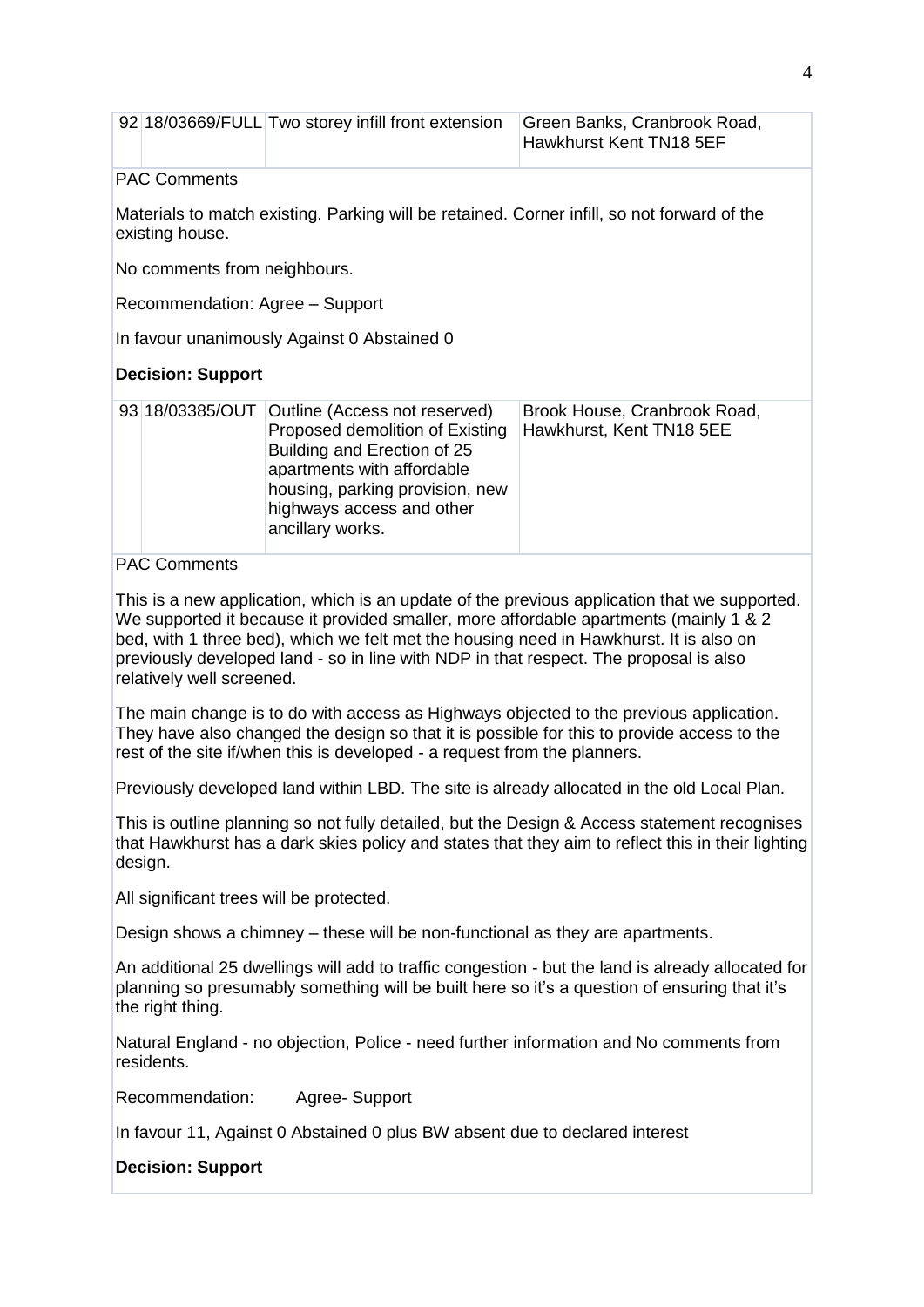| 94 18/03679/PNR                            | Change of use of an agricultural<br>building to a flexible use of<br>falling within Class B8 (storage<br>and distribution) For its prior<br>approval to: Transport and<br>Highways impacts, Noise<br>impacts, Contamination Risk<br>and Flooding Risk                                                 | Hawkhurst Place Farm, Rye Road,<br><b>Hawkhurst Kent</b>                                                                                                                                |  |  |  |
|--------------------------------------------|-------------------------------------------------------------------------------------------------------------------------------------------------------------------------------------------------------------------------------------------------------------------------------------------------------|-----------------------------------------------------------------------------------------------------------------------------------------------------------------------------------------|--|--|--|
| <b>PAC Comments</b>                        |                                                                                                                                                                                                                                                                                                       |                                                                                                                                                                                         |  |  |  |
| Risk and Flooding Risk reports.            |                                                                                                                                                                                                                                                                                                       | Not clear what they're proposing to store and distribute. Insufficient information to support<br>would require, Transport and Highways impacts, e.g. HGVs, Noise impacts, Contamination |  |  |  |
| <b>Recommendation: Against</b>             |                                                                                                                                                                                                                                                                                                       |                                                                                                                                                                                         |  |  |  |
|                                            | In favour 1 (JH), Against 9 Abstained 2 (JN / MTS)                                                                                                                                                                                                                                                    |                                                                                                                                                                                         |  |  |  |
| <b>Decision: Object</b>                    |                                                                                                                                                                                                                                                                                                       |                                                                                                                                                                                         |  |  |  |
|                                            | 95 18/03591/FULL Demolition of previous additions                                                                                                                                                                                                                                                     | Vellenoweth, Stream Lane,                                                                                                                                                               |  |  |  |
|                                            | to dwelling and addition of single Hawkhurst, Kent TN18 4RD<br>and two storey extensions to<br>front, side and rear of property                                                                                                                                                                       |                                                                                                                                                                                         |  |  |  |
| <b>PAC Comments</b>                        |                                                                                                                                                                                                                                                                                                       |                                                                                                                                                                                         |  |  |  |
| Outside LBD.                               |                                                                                                                                                                                                                                                                                                       |                                                                                                                                                                                         |  |  |  |
|                                            | Over development of plot, looks like more than 50%, size of property, closeness to<br>neighbouring boundary, use of un-sympathic materials different from existing.                                                                                                                                   |                                                                                                                                                                                         |  |  |  |
|                                            | Recommendation: Against                                                                                                                                                                                                                                                                               |                                                                                                                                                                                         |  |  |  |
| In favour 0, Against unanimous Abstained 0 |                                                                                                                                                                                                                                                                                                       |                                                                                                                                                                                         |  |  |  |
| <b>Decision: Object</b>                    |                                                                                                                                                                                                                                                                                                       |                                                                                                                                                                                         |  |  |  |
|                                            | 96 18/01063/FULL Demolition of a 1no. dwelling<br>house and agricultural storage<br>barn to the rear and erection of<br>49no. dwellings including car<br>parking, cycle parking,<br>sustainable drainage, internal<br>road network and the creation of<br>a new access with associated<br>landscaping | Fieldways Hawkhurst Cranbrook<br>Kent                                                                                                                                                   |  |  |  |
|                                            |                                                                                                                                                                                                                                                                                                       |                                                                                                                                                                                         |  |  |  |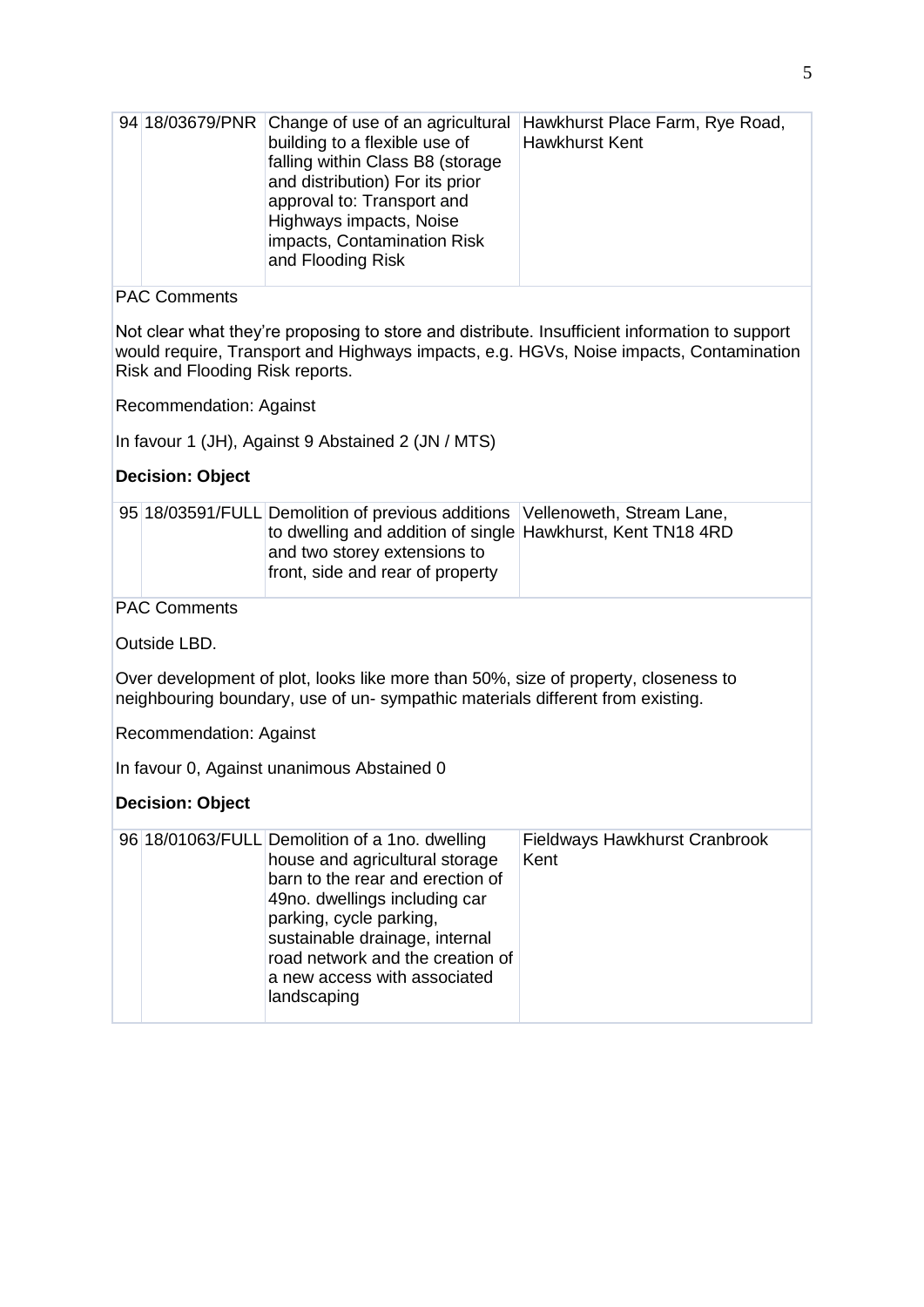PAC Comments

We have already objected to this, as well as written a second letter objecting.

This is one less dwelling than previously, and they have increased the number of affordable from 15 to 17.

Cannot see how the changes would make any difference to the reasons for our objections. It's still in a sensitive location and the access is still through Copthall Avenue.

Highways are no longer objecting; the Clerk has asked them why.

WKPS have added an objection.

More than 100 objections from residents.

Consider call in for planning committee.

Recommendation: Against

In favour 0, Against 10, abstained 0 plus PW and BW absent due to declared interest

#### **Decision: Object**

|  | 97 18/03620/FULL Change of use of retail shop<br>area to domestic dwelling | Septimus Qualyes Emporium Ockley<br>Road, Hawkhurst Kent TN18 4DP |
|--|----------------------------------------------------------------------------|-------------------------------------------------------------------|
|  |                                                                            |                                                                   |

PAC Comments

Retains existing shop front character for provision of living room

Recommendation: Agree – support

Many felt a common-sense approach should be taken as this area does not have the footfall of the High Street Colonnade and therefore it is not contrary to the NDP

In favour 9, Against 0 Abstained 2 (JN and CE)

#### **Decision: Support on condition it can be returned to retail in the future**

|  | 98 18/03976/OUT Outline (Access Not Reserved) - Land At Ockley Road And |                             |
|--|-------------------------------------------------------------------------|-----------------------------|
|  | Erection of 62 dwellings                                                | Heartenoak Road Ockley Lane |
|  |                                                                         | Hawkhurst Kent              |

PAC Comments

Outside LBD, in AONB, Agricultural land.

Not in line with NDP. Traffic. Access.

We objected to previous application, also for 62 houses. This was refused by TWBC. Do not feel differently about this one. All our objections still stand.

Lots of objections from neighbours.

Consider calling in for planning committee

Recommendation: Against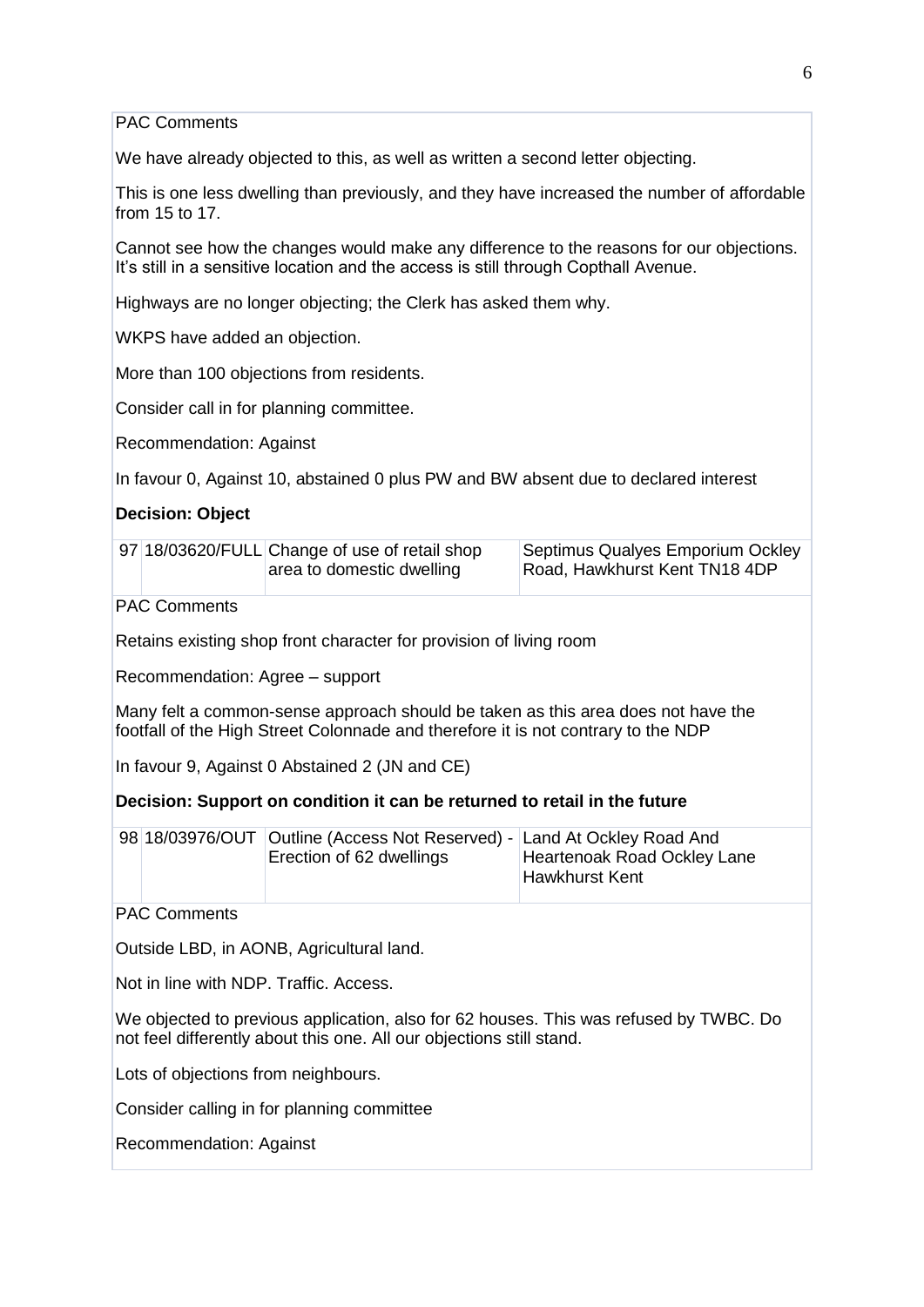In favour 0, Against 11 Abstained 0 plus BW absent due to declared interest

#### **Decision: Object**

- 6.2 A discussion on Section 106 requests took place and it was agreed for a full guidance report to come back via Finance and General Purposes Committee and onto Full Council.
- 6.3 Cllr Newman asked for questions regarding the additional TWBC planning information, approved and refused applications that were on file. No questions were asked.

# **Agenda Item 7 REPORTS OF COMMITTEE CHAIRMEN AND UPDATES**

- I. Building Cllr Whittle noted the work required to the Copt Hall.
- II. Land Cllr Robertson noted the need for a new Chairman of Land Committee as he was stepping down and that footpaths had been added.
- III. Finance and General Purposes Cllr Newman noted the Planning Consultant report and the agreement for the requested KALC Health Check 24 January 2019.
- IV. Transport & Highways Cllr Appelbe nothing to report.
- V. Personnel no meeting held.
- VI. Fete Committee (21.11.2018 on file) Cllr Newman noted the success of the Winter Festival, despite the weather. Cllr Hunt asked for the Clerk to write to Tina and Harvey Cobbold and thank them for all the hard work they and others put into making a success of the Winter Festival.
- VII. New Community Hall Working Group Cllr Whittle noted a meeting later this week.
- VIII. War Memorial Project Cllr Jones noted that the funding from TWBC Cllr's was in and that KCC were processing the funding application. The Clerk was still chasing the Countryside Properties Offer.

## **ITEM 8 FINANCE**

#### INCOME AND EXPENDITURE FOR FULL COUNCIL MEETING 11.1.2019

| Accounts for payment              | £  | 8,174.13     | to 14.1.19  |
|-----------------------------------|----|--------------|-------------|
| Payment received                  | £  | 1,264.00     | to 16.11.18 |
| <b>Net Expenditure</b>            | -£ | 6,910.13     |             |
| Cambridge & Counties              | £  | 77,400.90    | to 30.4.18  |
| <b>Cambridge Building Society</b> | £  | 75,201.05    | to 31.12.17 |
| <b>Lloyds Current</b>             | £  | 10,339.50    | to 16.11.18 |
| Lloyds Access Reserve             |    | £ 104,019.82 | to 1.11.18  |

Please see bank reconciliation sheet attached to 16.11.18 for bank statements reconciled

8.1 Income, expenditure and payments were approved unanimously.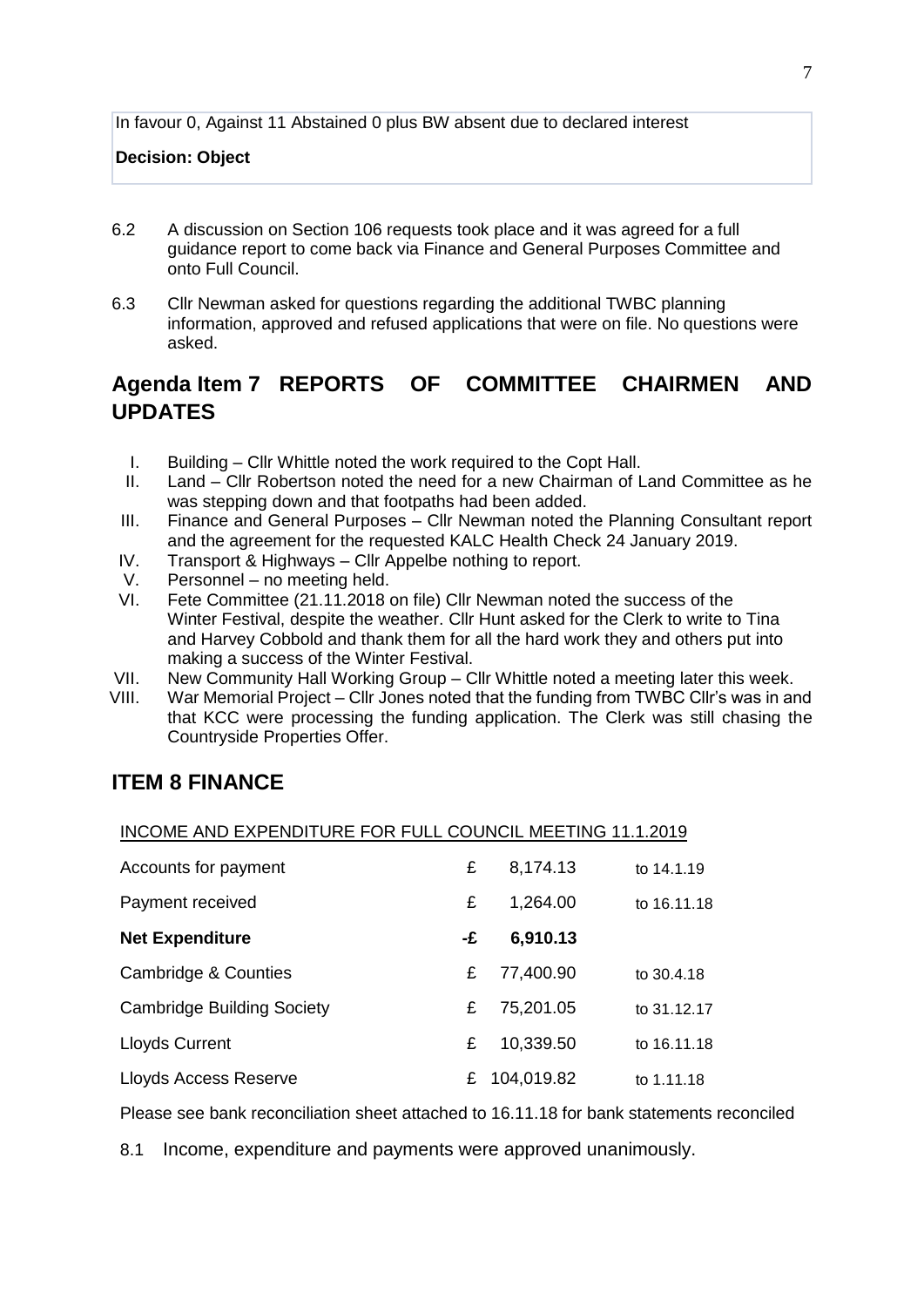# **ITEM 9 CORRESPONDENCE**

|   | <b>Date</b><br><b>Received</b> | <b>From</b>        | <b>Subject</b>                                                            |
|---|--------------------------------|--------------------|---------------------------------------------------------------------------|
|   | 7.1.2019                       | <b>TWBC</b>        | Confirmation of £200 Members Grant for Remembrance<br>Day events          |
| 2 | 7.1.2019                       | <b>Cllr Newman</b> | Letter of resignation as a Councillor as of 31 <sup>st</sup> January 2019 |
| 3 | 11.1.2019                      | Mrs Wilson         | Thank you to Cllr Julia Newman                                            |

- 9.1 Cllr Escombe thanked Cllr Newman for all her hard work over the years and wished her all the best. This was echoed by the other Cllrs
- 9.2 The Clerk thanked Cllr Newman for her support over the past six months and noted the amount of hard work she has done.

# **ITEM 10 NOTES AND INFORMATION**

|                | <b>Date</b> | <b>From</b>              | <b>Subject</b>                                                               |
|----------------|-------------|--------------------------|------------------------------------------------------------------------------|
|                | 14.12.18    | <b>Spencer Pimley</b>    | Concern about Fieldways planning<br>application                              |
| 2              | 7.1.19      | <b>HPC</b>               | Feedback on Goudhurst Draft NDP<br><b>Regulation 14 Consultation</b>         |
| 3              | 7.1.19      | <b>HPC</b>               | Feedback on Rother District Development<br>and site allocation Plan          |
| $\overline{4}$ |             | December Parish Magazine |                                                                              |
| 5              | 8.1.19      | Esquire                  | Information pack on Land adjacent To Dee<br>House, Rye Road, Hawkhurst, Kent |

## **ITEM 11 BURIALS - None**

## **ITEM 12 MATTERS FOR FURTHER DISCUSSION:**

## **12.1 Hawkhurst Parish Council budget 2019/20**

Cllr Newman explained that at the previous meeting the 2019/20 precept had been agreed as £149,265. This was a reduction of £23,000 from the original proposed budget which included cuts of £5,000 with £18,000 being transferred to unallocated reserves.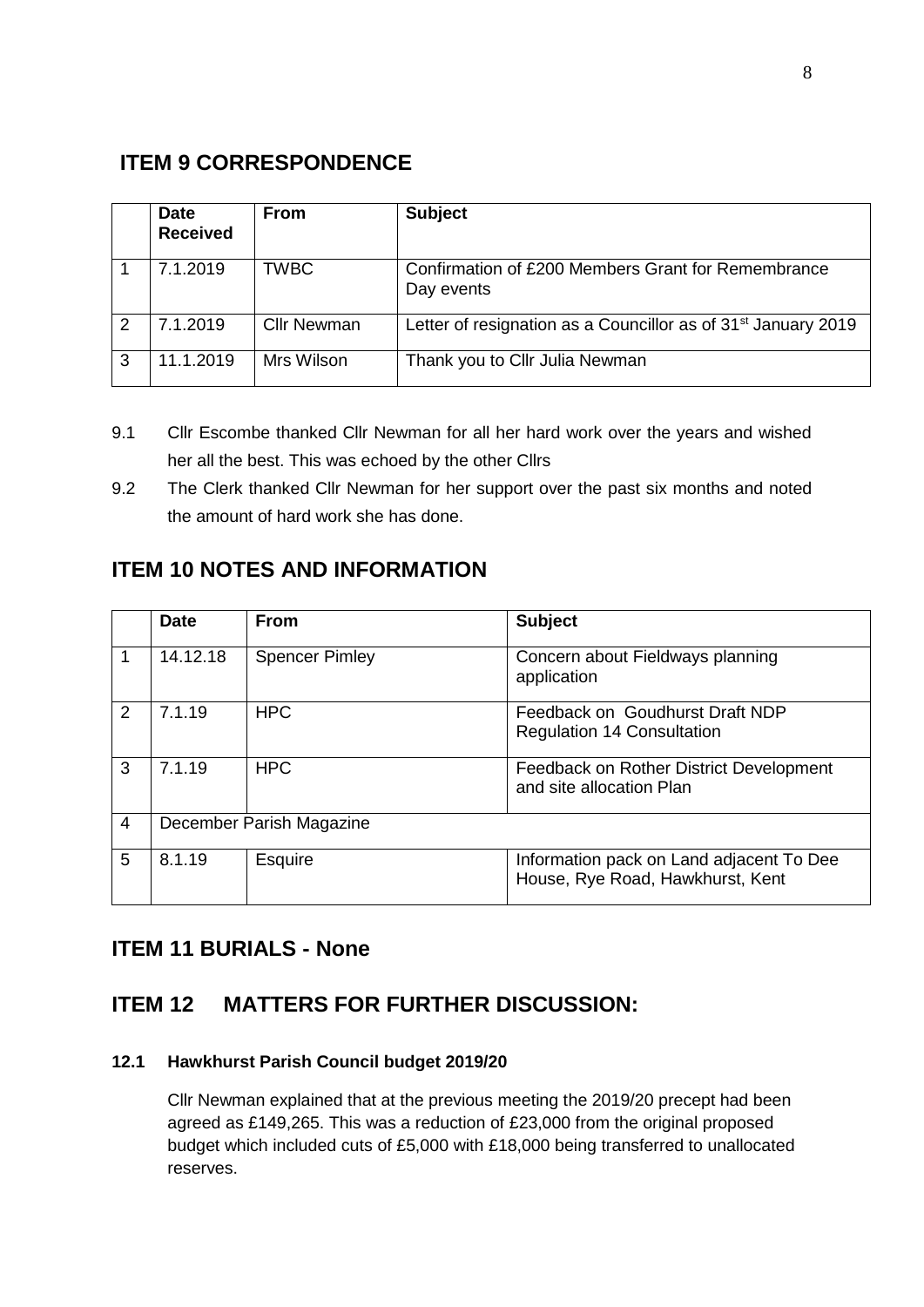Cllr Newman felt uncomfortable with the latter because unallocated reserves are required to manage HPC risk.

Reserves are required for each parish council as "50% of precept" to cover risks such as contracts etc. There are no "general reserves".

Allocated reserves are stated to be for specific projects – such as MUGA, new Community Hall – when the amount is reserved.

By transferring £18,000 expenditure to unallocated reserves increases HPC risk and may result in a reduction in the reserves allocated for specific projects.

The proposed precept is set out in **Appendix A** translating to an increase of £8.29 per year for Band D. This is below comparable neighbouring parishes. Parish precept increases are currently uncapped but may be capped in the future limiting the ability to replace spent reserves.

Cllr Taylor-Smith felt that the 14% increase was too high in these times of austerity and that one further item should be transferred to reserves, the impression at the previous meeting was an increase of around 8%. Therefore, he suggested transferring the £6,500 SID to reserves as this would reduce the precept to £142,000 and a 7.5% increase. In addition, we are seeking Section 106 funding for a SID.

Cllr Newman explained that section 106 money was not guaranteed and would take some years to become available and the Council were committed to a SID.

Cllr Taylor-Smith felt it was a one-off item and should not be in the precept.

Cllr Newman noted that the minutes had been agreed and signed and did not include an estimated percentage increase following adjustments. If the agreed SID is successful in reducing traffic speed, more would be purchased so it is not a one-off.

Cllr Hunt raised the point that he felt uncomfortable with an excessive increase.

Cllr Taylor-Smith proposed and Cllr Weeden seconded the following amendment to the motion:

#### **That the precept should be increased by 7.5% by transferring £6,500 (SID) to reserves**.

The Clerk emphasised that if the amendment was approved then there would not a vote on the original motion.

Those in favour – 4 (MTS, JP, BW and JH)

Those against – 8 (PW, PJ, CE, BF, JN, MR, DB and MA)

Cllr Newman then proposed, and Cllr Escombe seconded the original motion:

#### **To adopt the 2019/2020 precept as set out in Appendix A.**

Those in favour – 8(PW, PJ, CE, BF, JN, MR, DB and MA)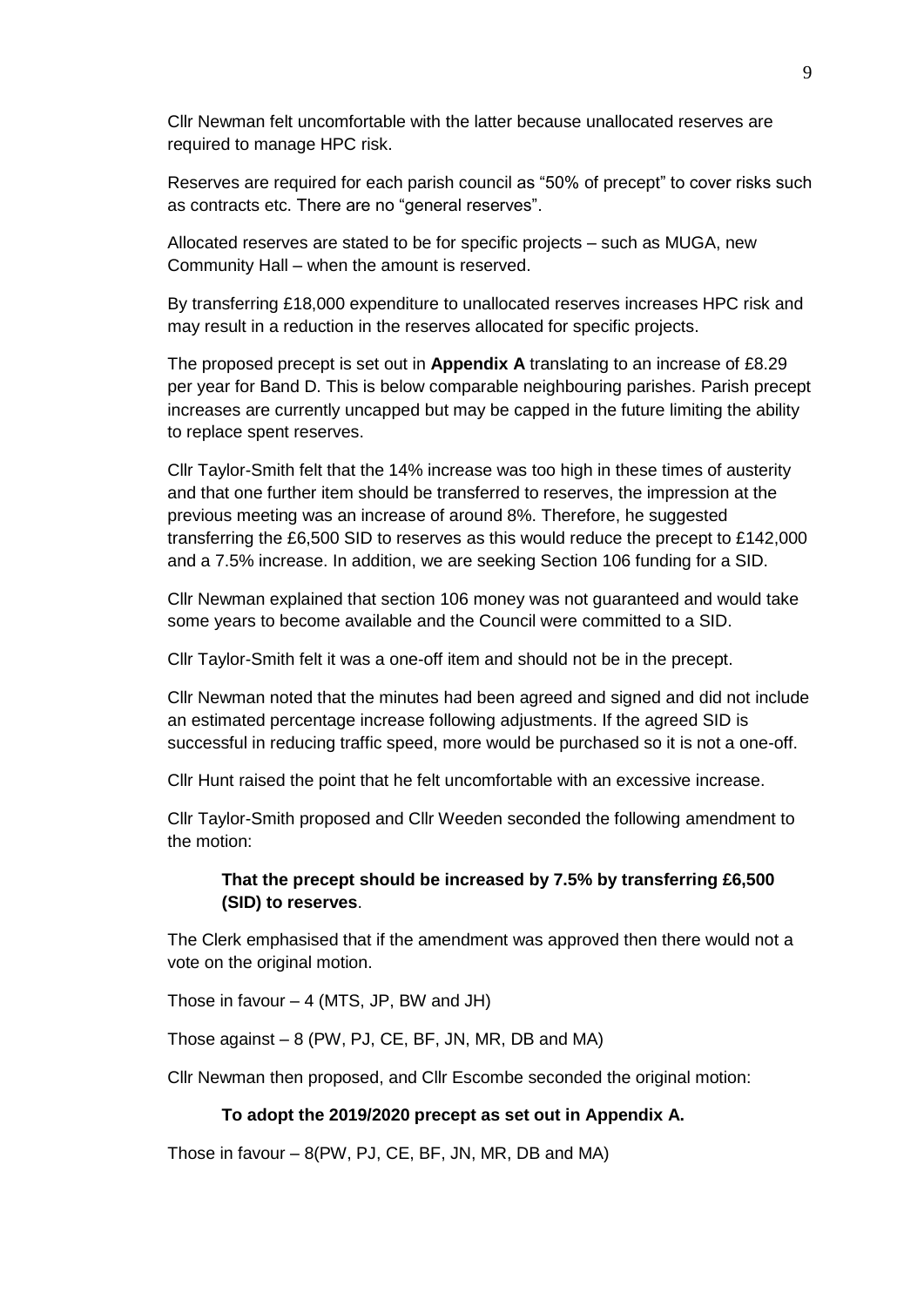Against  $-1$  (JH)

Abstained – 3 (MTS, JP, BW)

Hawkhurst Parish precept of £149,265 for 2019/2020 was agreed.

### **12.2 Special Motion: The Site for the new community hall should be at King George V Playing Field**

Cllr Escombe apologised for bring back the issue of the location of Community Hall but was one of those who mis-understood the voting last time.

Cllr Escombe explained that her main concern was timing. We do not currently control a site near the centre of Highgate, TWBC Local Plan may deliver a site but when? A new community hall is the most important project for this Council so we should have control.

Cllr Escombe felt it would be very difficult to get land and a financial contribution so maybe alternative uses of the land should be considered – such as public car parking.

Cllr Fitzpatrick supported Cllr Escombe and stated other opportunities associated with this site – such as small shop for the Moor area would be beneficial.

Cllr Robertson stated that he had proposed the amendment at the previous meeting and felt he had represented those who had spoken to him during the NDP process. However, he is now aware that a procedural misunderstanding occurred at the last meeting and would therefore be abstaining from the vote this time.

Cllr Weeden stated that we are at a crossroads by using the KGV field we will save costs as we have access to the utilities, services etc. The Parish Office can be located there and we will have more efficient use of our land. Strategically, The Moor could be for Leisure and Recreation, Highgate for retail and Gills Green for employment.

The Clerk emphasised that we may need to go into closed session if we debate "sites discussed in confidence with TWBC".

Cllr Newman stated the recent Golf Club EIA application included Community facilities and that this was in the public domain.

Cllr Taylor –Smith stated this is about the difference between a speculative site - who knows where and when - against a site within our control. The KGV has increased usage so we have a user base, it has a part time Post office, it came high as a location in all the surveys, it will help reduce costs, it is not on a greenfield site and the Chair of the HCT 2018 trustees does not object.

Cllr Whittle stated that the Council has access to the KGV site now, a developer led site could be 15 / 20 years away. Secondly he recognises the majority of respondents were in favour of a site near the Highgate area, but it was a very small percentage of the Hawkhurst population.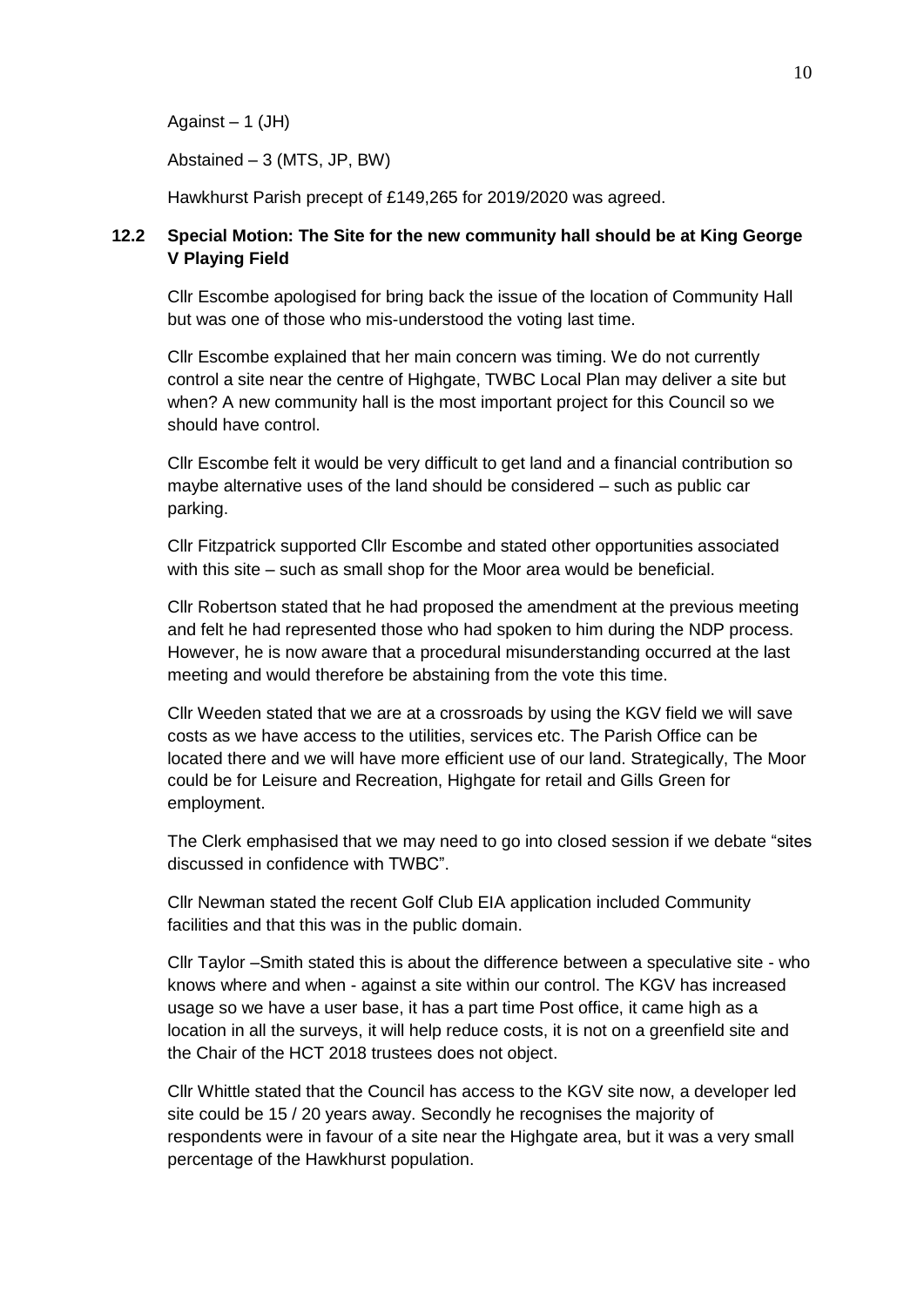Cllr Newman stated that this motion is contrary to the NDP to site a new community hall "in the heart of the village" - 91% of the residents voted in favour of the NDP. We would be setting a dangerous precedent if we ignored the NDP.

Cllr Weeden felt that we were reviewing the NDP and this could be part of the review.

Cllr Newman emphasised that the consultation was for eight weeks and closed on the 31st December 2018, so we are now outside the consultation period.

## **The debate then went into closed session**

#### **Session returned to open**

Cllr Hunt suggested retaining options and, having built the KGV Sports Hall originally, that only limited extension was possible.

Cllr Weeden stated that the we could buy further land at the Moor, it was pointed out that Hands of Hope now own the surrounding land.

The Clerk noted that in 2013 FIT agreed in principle to a land swap with HCT, who at the time were going to lead the project.

Cllr Taylor-Smith suggested all we need to do is change All Saints with KGV in the NDP and was then called out of order for discussing a confidential matter in public. Cllr Taylor-Smith apologised.

A vote was then taken:

### **The site for the new community hall should be King George V Playing Field**

In favour  $-7 - (BW, BF, CE, PW, JP, DB, TS)$ 

Against  $-3 - (PJ, MA, JN)$ 

Abstain  $-2 - (MR, JH)$ 

## **Agenda item 13: Confidential**

### **An update on the Tunbridge Wells Borough Council Local Plan 2013 – 2033 took place.**

#### **Meeting closed at 10.28pm**

#### **Agenda Notes for Members:**

Item 3 on the Agenda, Declaration of Interests. If a Member has a prejudicial interest, this should be declared at the start of the meeting. Personal interests may be declared at this point or alternatively can be declared at the time when the specific item is being discussed, if a Member wishes to speak on an item in which s/he has a personal interest. Members in doubt about such a declaration are advised to contact the Monitoring Officer before the date of the meeting. This may also be used by Members to advise the Council of any relevant changes that may have occurred since they first completed the register of interests.